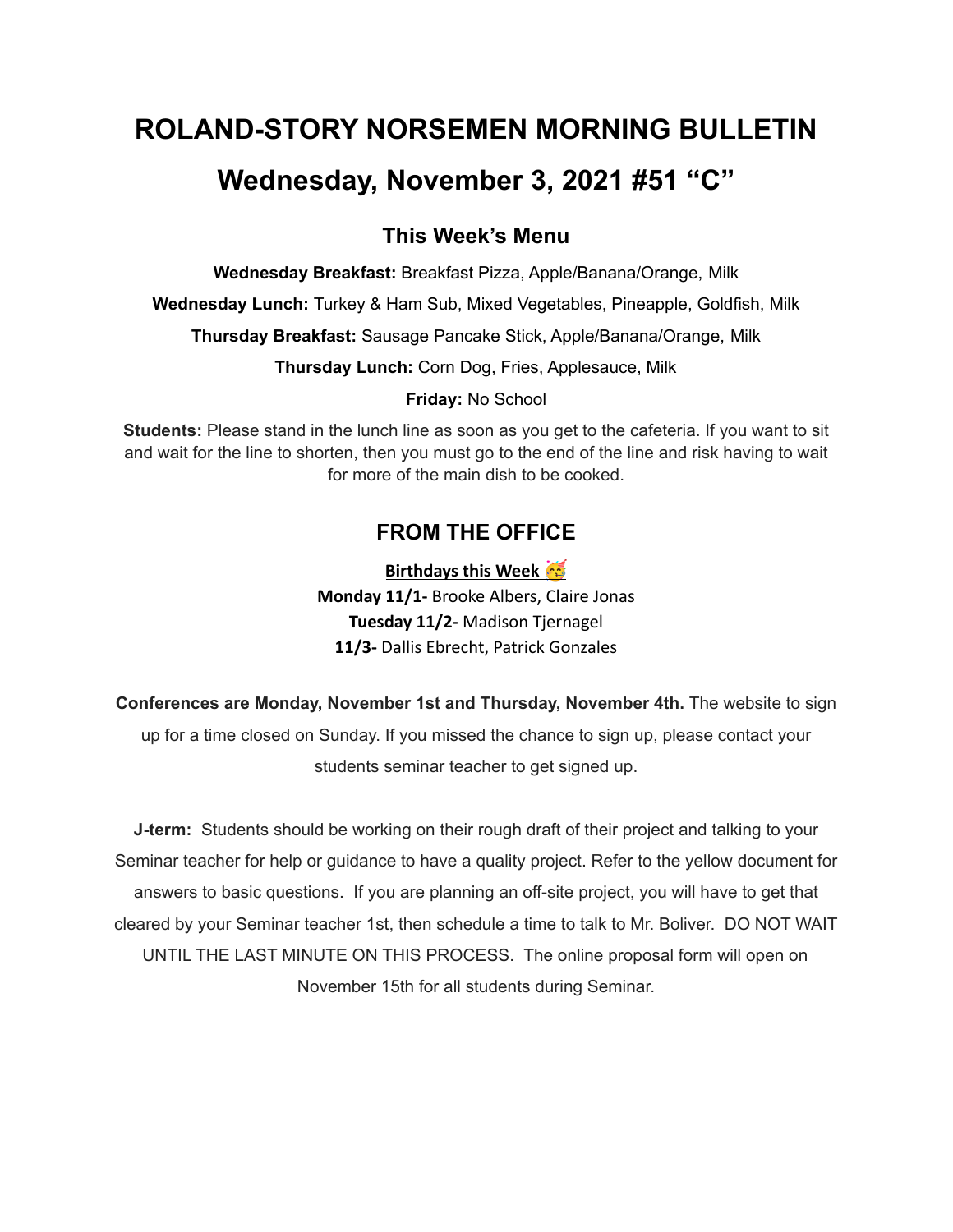**Annual Norsemen Baseball Fan Cloth fundraiser is now live.** There are multiple non-sport specific items available for youth to adults. Items will arrive prior to Christmas break, and make for great gift ideas. All orders are done online, and shipped directly to your home. Be sure to utilize the size chart provided on the Fan Cloth website. Link to online store is [fancloth.shop/NLZVR](http://fancloth.shop/NLZVR). To give order credit to a member of the Norsemen baseball team just put in their name at checkout. Deadline for orders will be midnight 11/5. Contact Coach Hill, chill@roland-story.k12.ia.us, with any questions you may have regarding the order.



#### **[COUNSELOR](https://docs.google.com/document/d/1vmwczNPbDzXe9vFaG5LJMQ7NYDv-i4oQJHybqA65TUc/edit?usp=sharing) FOLDER (9-12)-Click here**

#### **College Outreach Opportunity**

**When: November 4, 2021**

**Time: Time: 5:00-7:00 p.m.**

**Where: HS Commons**

**Mrs. Heisterkamp will have a representative from SCCAN available for parents to ask questions and/or seek resources. Please stop by their table and visit!**

**Vision: Story County College Access Network (SCCAN) will provide awareness and coordination among existing resources, identify gaps, and develop solutions that will better prepare individuals for post-secondary educational opportunities and ultimately, careers.**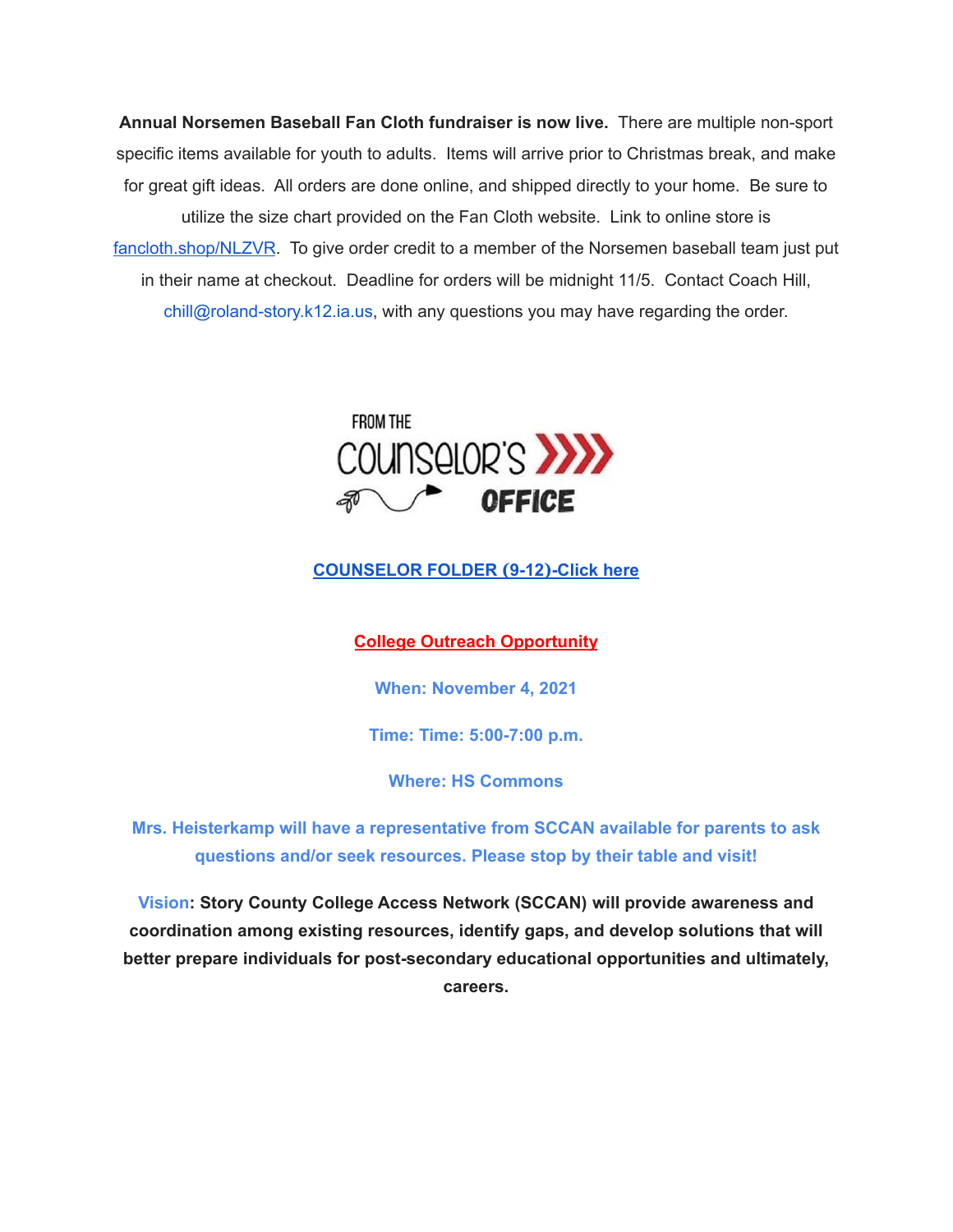**Mission: SCCAN is a multi-sector collaborative network that engages individuals, guardians, and partners to improve outcomes for career readiness and post-secondary opportunities through systemic awareness and engagement.**

# **College Visit** Friday, 11/19 during seminar time (either Counselor's room or Auditorium depending on numbers) Sign up [here](https://forms.gle/juaxEHRunRisJU777) Iowa State University \*College Rep: Application help & College Info \*ROTC (Air Force) Rep: Info

#### **Scholarships**

[StudentScholarships.org](https://drive.google.com/file/d/1vNlRtrk0wQiX1jPIPjpUVHhi5zFlcRvw/view?usp=sharing) \*Search is On [Scholarship](https://studentscholarships.org/scholarship/19120/search_is_on_scholarship_scholarship.php)- \$2,000 due 11/30 \*Dell [Scholars](https://studentscholarships.org/scholarship/9745/dell_scholars_program_scholarship.php) Program- \$20,000 due 12/1 \*Jameela Jamil x I Weigh [Scholarship-](https://studentscholarships.org/scholarship/19302/jameela_jamil_x_i_weigh_scholarship_scholarship.php) \$5,000 due 12/2 \*Stephen J. Brady Stop Hunger [Scholarship-](https://studentscholarships.org/scholarship/8850/stephen_j_brady_stop_hunger_scholarships_scholarship.php) \$5,000 due 12/5 \*Science [Ambassador](https://studentscholarships.org/scholarship/14669/science_ambassador_scholarship_scholarship.php) Scholarship- \$40,000 due 12/13 \*Burger King [Scholars](https://studentscholarships.org/scholarship/10533/burger_king_scholars_program_scholarship.php) Program- \$50,000 due 12/15 \*Senior Planning Social Work and Eldercare [Scholarship](https://studentscholarships.org/scholarship/11393/senior_planning_social_scholarship.php)- \$900 due 12/15 \*Path to Pro [Scholarship](https://studentscholarships.org/scholarship/19069/path_to_pro_scholarship_program_scholarship.php) Program- \$2,000 due 12/31 \*CX [Scholarship-](https://studentscholarships.org/scholarship/19320/cx_scholarship_scholarship.php) \$10,000 due 12/31 \*Design Thinking [Scholarship](https://studentscholarships.org/scholarship/11010/design_thinking_scholarship_scholarship.php)- \$500 due 12/31 \*Certified Nursing Assistant [Scholarship-](https://studentscholarships.org/scholarship/19122/certified_nursing_assistant_scholarship_scholarship.php) \$1,000 due 12/31 \*Thiel High School [Fellowship](https://studentscholarships.org/scholarship/14065/thiel_fellowship_scholarship.php)- \$100,000 due 12/31 \*Power of Resilience [Scholarship-](https://studentscholarships.org/scholarship/14792/power_of_resilience_scholarship_scholarship.php) \$1,000 due 12/31 \*CC Bank's Young Scholars [Scholarship-](https://studentscholarships.org/scholarship/13729/cc_bank_s_young_scholars_scholarship_scholarship.php) \$2,000 due 12/31 \*Honor a Hero [Scholarship](https://studentscholarships.org/scholarship/19015/honor_a_hero_scholarship_scholarship.php)- \$1,000 due 12/31

> DAR [Scholarships-](https://dar.academicworks.com/) due 1/31 \*Alice W. Rooke- \$5,000 \*America 250! Scholarship- \$5,000 \*American Indians- \$4,000 \*Arthur Lockwood Beneventi Law- \$2,000